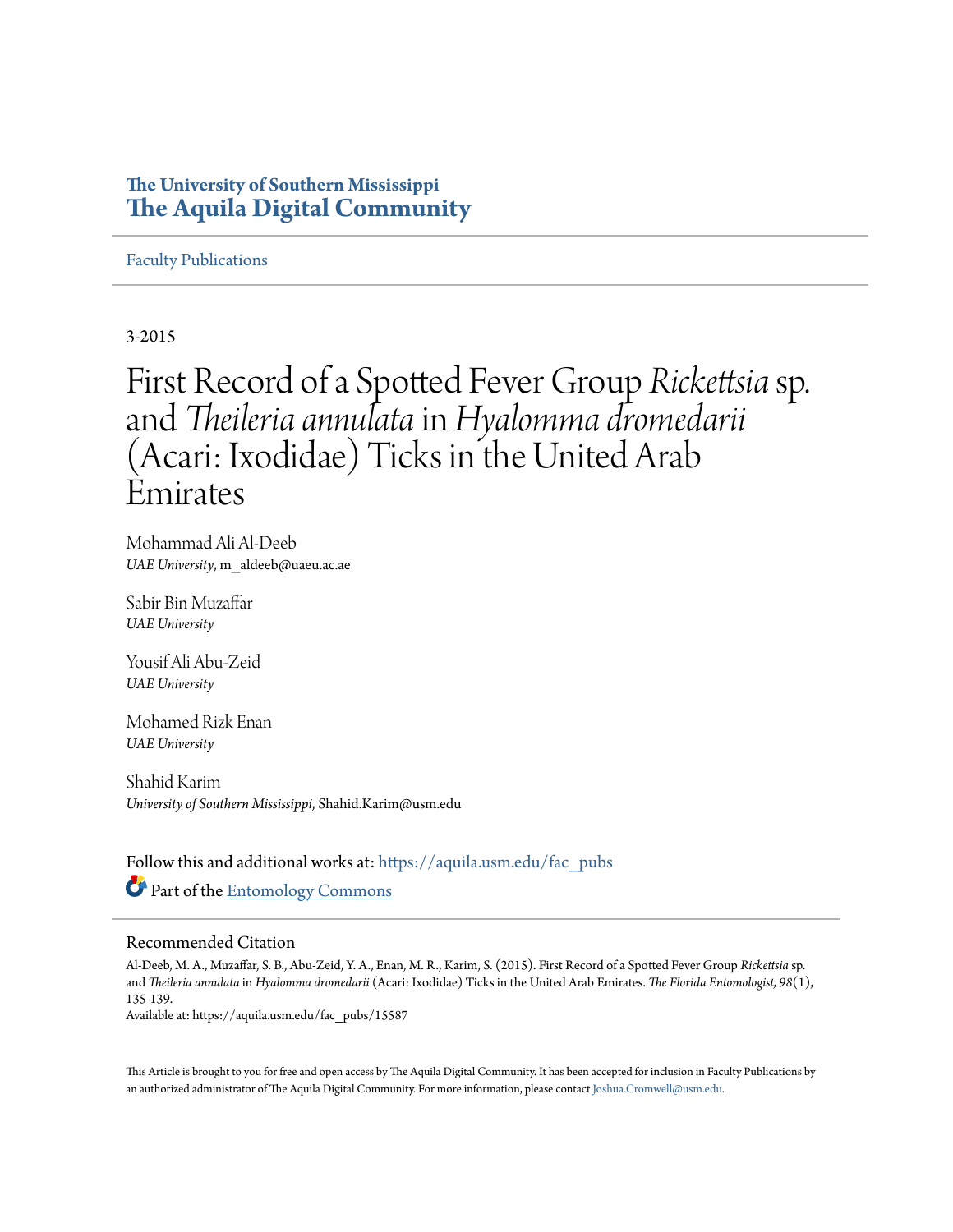# First record of a spotted fever group Rickettsia sp. and Theileria annulata in Hyalomma dromedarii (Acari: Ixodidae) ticks in the United Arab Emirates

Mohammad Ali Al-Deeb<sup>1,\*</sup>, Sabir Bin Muzaffar<sup>1, $\phi$ </sup>, Yousif Ali Abu-Zeid<sup>1, $\phi$ </sup>, Mohamed Rizk Enan<sup>1,2</sup> and Shahid Karim<sup>3</sup>

### Abstract

Rickettsiosis and theileriosis can cause mortalities in camel populations. This study was conducted to achieve 2 objectives: (1) to detect the presence of SFG Rickettsia sp. and Theileria sp. in Hyalomma dromedarii Koch, 1844 (Acari: Ixodidae) ticks and (2) to determine their prevalence in the tick population on the sampled camel farms in Al-Ain, United Arab Emirates (UAE). Camel ticks (H. dromedarii) were collected from a total of 625 one-humped camels (Camelus dromedarius) in 22 sampling locations in Al-Ain, UAE. Tick samples were analyzed by Polymerase Chain Reaction (PCR). An SFG Rickettsia sp., which was 99% similar to Candidatus 'Rickettsia andeanae' and Rickettsia endosymbionts, was detected only in 2011 and its prevalence in the sampled ticks was 1.12%, while Theileria annulata was detected in both years with a prevalence of 2.3% and 1.60%, respectively. Additionally, T. annulata was present in all of the sampling zones (east, west, north, and south) of the study area, whereas SFG Rickettsia sp. was limited to 2 zones only (east and south). The geographic distributions of SFG Rickettsia sp. and T. annulata showed no overlap throughout the entire study area except in one location in which both of the disease agents were present. This study is the first published record on the presence of SFG Rickettsia sp. and T. annulata in camel ticks in the UAE. In addition, the current study should serve as a foundation for more studies leading to a better understanding of the reservoir potential of camels and the risk posed by these 2 disease agents to camels and other livestock.

Key Words: Camel; disease; PCR; prevalence

### Resumen

 La Rickettsiosis y theileriosis pueden causar mortalidad en poblaciones de camellos. Hasta la fecha, ningún estudio ha examinado la presencia de estas dos enfermedades asociadas con garrapatas en camellos en los Emiratos Árabes Unidos (EAU). Por lo tanto, se realizó este estudio para lograr dos objetivos: (1) detectar la presencia de la Rickettsia GFM y Theileria sp. en las garrapatas Hyalom ma dromedariiy (2) determinar su prevalencia en la población de garrapatas en granjas de camellos muestreadas en Ai-Ain, Emiratos Árabes Unidos. Las garrapatas de los camellos (H. dromedarii) fueron recolectadas en un total de 625 camellos de una sola joroba (Camelus dromedarius) en 22 sitios de muestreo en Al-Ain, Emiratos Árabes Unidos. Se analizaron las muestras de garrapatas por medio de la Reacción en Cadena de la Polimerasa (RCP) para detectar la presencia del Grupo de Fiebre Manchada (GFM) de Rickettsia y el ADN de Theileria annulata. El GFM de Rickettsia sólo se detectó en el 2011 y su prevalencia en las garrapatas muestradas fue de 1.12%, mientras que T. annulata se detectó en ambos años, con una prevalencia de 2.3% y 1.60%, respectivamente. Además, T. annulata estaba presente en todas las zonas de muestreo (este, oeste, norte y sur) de la zona de estudio, mientras que el GFM de Ric kettsia se limitó a dos zonas solamente (este y sur). La distribución geográfica del GFM de Rickettsia y T. annulata mostraron ningúna superposición en todo el área de estudio, excepto en una área en donde ambas enfermedades estaban presentes. Este estudio es el primer registro publicado de la presencia del GFM de Rickettsia y T. annulata en las garrapatas de camellos en los Emiratos Árabes Unidos. Sus descubrimientos, en especial la presencia del ADN del GFM de Rickettsia, muestran que la población rural de Al-Ain, Emiratos Árabes Unidos, está en riesgo de rickettsiosis transmitida por garrapatas. Además, el estudio actual debería servir de base para más estudios conducentes a una mejor comprensión del potencial del reservorio por los camellos y el riesgo que representan estas dos enfermedades a los camellos y otros animales.

Palabras Clave: Camello; enfermedad; RCP; prevalencia

 Ticks are vectors to many pathogens and parasites that are of sig- spread in North Africa, Southern Europe, Middle East, Central Asia and nificance to human, domestic animal and wildlife health (Al Khalifa et China and may serve as vectors of Crimean-Congo hemorrhagic fever<br>al. 2006; Diab et al. 2006). Hyalomma (Acari: Ixodidae) ticks are wide- (CCHF), ricke

(CCHF), rickettsiae and tropical theileriosis (Wernery & Kaaden 2002;

 <sup>&#</sup>x27;Biology Department, College of Science, UAE University, P.O. Box 15551, Al-Ain, United Arab Emirates

 <sup>&#</sup>x27;Agricultural Genetic Engineering Research Institute (AGERI), Agricultural Research Center (ARC), Giza, Egypt

 <sup>&#</sup>x27;Department of Biological Sciences, University of Southern Mississippi, Hattiesburg, MS 39406 USA

 <sup>&</sup>quot;Corresponding author; E-mail: m\_aldeeb@uaeu.ac.ae

 <sup>&</sup>quot;These authors contributed equally to this article.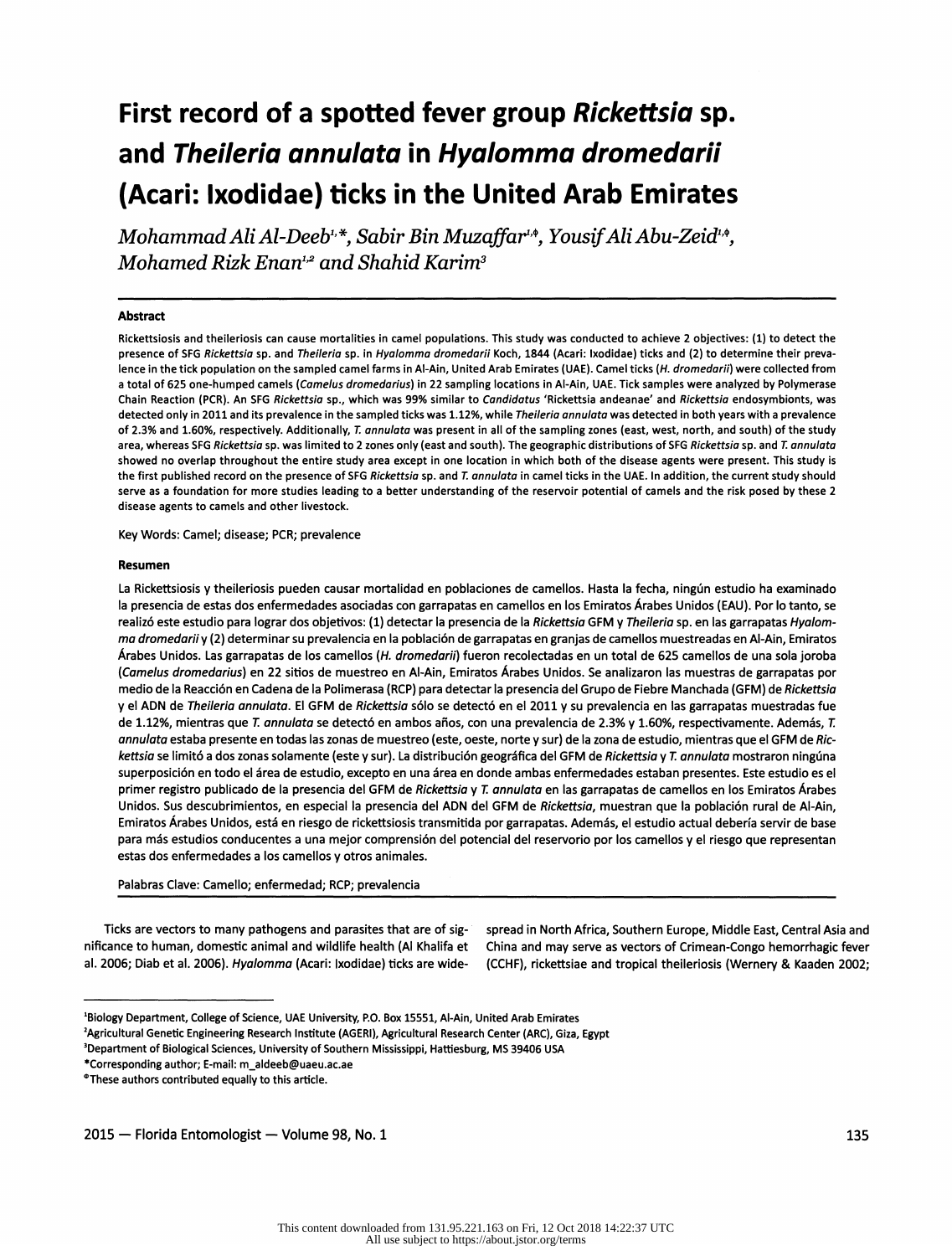Middle East region (Wernery & Kaaden 2002). Rickettsia-like microor-<br>ganisms were first described from the tick Ornithodoros savianvi colal. 2006). Seventeen species of the genus Rickettsia are categorized within the Spotted Fever Group (SFG) rickettsiae (Hackstadt 1996) and several have been documented in the Middle East, although some re-<br>ports are considered questionable (Wernery & Kaaden 2002). SFG rick-<br>identification was confirmed by molecular methods. ports are considered questionable (Wernery & Kaaden 2002). SFG rick ettsiae are intracellular, gram-negative bacteria that are transmitted by Hyalomma ticks, and generally they are host-specific and have the<br>ability to infect a variety of atypical bosts, including bumans, Theile. DNA EXTRACTION FROM TICKS ability to infect a variety of atypical hosts, including humans. Theile-<br>ria annulata (an apicomplexan) is a parasite of potentially important domestic animal health concern in the region because it infects cattle were placed in tubes. From each tube, one unsexed engorged adult<br>and is transmitted by *Hyalomma* spp. (Hussein et al. 1991; De Kok et al. tick was pic and is transmitted by Hyalomma spp. (Hussein et al. 1991; De Kok et al. was picked for DNA extraction. Each tick was washed individually<br>1993; Atkas et al. 2004). The parasite causes acute, often fatal, disease in 500 µL 7 1993; Atkas et al. 2004). The parasite causes acute, often fatal, disease<br>(tropical theileriosis) and occurs from North Africa and Southern Eu-(tropical theileriosis) and occurs from North Africa and Southern Eu-<br>To remove any contamination attached to its body. To extract genomic rope, through the Middle East and across rope, through the Middle East and across Southern Asia. Both diseases pna, each tick separately was manually crushed with a sterile ceramic<br>Could cause great losses in livestock production in the region (Wernery program an could cause great losses in livestock production in the region (Wernery emortar and was placed in a sterile 1.5 mL Eppendorf tube. DNA was<br>Ne Kaaden 2002).

The importance of this study is that it explores the presence of gen, Hilden, Germany), following the protocol of the manufacturer. To<br>2 pathogens that can infect the one-humped camel (C. dromedarius), save time and labor, 2 pathogens that can infect the one-humped camel (C. dromedarius), save time and labor, a second extraction method was applied using a<br>Which is the most important animal in the UAE. Historically and to date, Maxwell 16 aut which is the most important animal in the UAE. Historically and to date, Maxwell 16 automated DNA extractor (Promega, USA) following the<br>Camels in the UAE produce milk and meat plus they have been used in manufacturer's pr racing, which is a traditional sport, practiced by many Emiratis. Hyalomma ticks are abundant in the UAE, with heavy infestation of primarily H. dromedarii occurring widely in camels (Wernery & Kaaden 2002;<br>Dish at al. 2006). There are athen tisks in the Middle Fast and Napthy. POLYMERASE CHAIN REACTION AMPLIFICATION Diab et al. 2006). There are other ticks in the Middle East and North African region including *H. anatolicum, H. excavatum, Boophilus micro*-<br>
plus and O. savignyi reported from camels, cattle and other livestock taining about 80 ng of tick DNA, 20 pmol of each primer pair, and 12.5 (Diab et al. 2006). It was reported that the prevalence of H. excava- µL 2X PCR Master Mix (Promega, USA). PCR amplifications tum infesting cattle to be 92.35% in Iran, where T. annulata is endemic out in a Swift MaxPro th tum infesting cattle to be 92.35% in Iran, where T. annulata is endemic (Ramzi et al. 2003). In Saudi Arabia, H. anatolicum had a prevalence of (Ramzi et al. 2003). In Saudi Arabia, H. anatolicum had a prevalence of limit order to confirm the morphological identification of the ticks (Ramz) (Ramz) and the sicks and the sicks and the sicks and the prevalence of dif 77.3%, with considerable geographic variation in the prevalence of dif- the primer pair FishlF: 5'-TCAACCAACCACAAAGACATTGGCAC-3' and ferent species of ticks (Diab et al. 2006). Thus, multiple species of ticks Fish1R: 5'- TAGACTTCTGGGTGGCCAAAGAATCA-3' (Ward et al. 2005)<br>could be involved in maintaining a number of pathogens and parasites was used to ampl could be involved in maintaining a number of pathogens and parasites was used to amplify the cytochrome oxidase c sub-unit I (COI) of the in the Middle East. This study was conducted to achieve 2 objectives: mitochondrial DNA. Amplification started with an initial denaturation<br>(1) to detect the presence of SFG Rickettsia sp. and Theileria sp. in for 2 min at Hyalomma dromedarii ticks and (2) to determine their prevalence in °C, annealing for 1 min at 54 °C, and extension for 90 s at 72 °C. A final the tick population on the sampled camel farms in Al-Ain, UAE. extension step was performed for 10 min at 72 °C.

of 2 pathogens in camels' ticks that were collected from Al-Ain farms. Fragment was obtained by using the forward primer 5'- AAGCAATA-<br>The inclusion criterion is the annroval of the farm owner to enter the CAACAAGGTC-3' an The inclusion criterion is the approval of the farm owner to enter the CAACAAGGTC-3' and the reverse primer 5'- TGACAGTTATTATACCTC-3'.<br>Farm and collect the ticks. The number of camels that were sampled Following initial de farm and collect the ticks. The number of camels that were sampled Following initial denaturation for 1 min at 94 °C, 35 cycles of denatur-<br>from each farm represented a percentage of the total number of cam- ation for 30 s from each farm represented a percentage of the total number of camels reared at each farm. 4 min at 68 °c were performed. A final extension step was done for

### STUDY LOCATION AND TICK COLLECTION

 west, north, south). Camel farms were chosen from each zone random- and the primers were properly annealing to the target region on the ly. The selected farms represented all ofthe major camel breeding loca- template DNA. Theileira genus-specific primers were used in the PCR rions in the study area. Al-Ain is located about 120 km south-southeast to produce a specific band size in the positive samples. A 560 bp frag of Abu Dhabi (N 24° 11' E 55° 45'). The inland location of Al-Ain makes ment of the ssrRNA gene was amplified from DNA by using the for its environment drier and warmer compared to Abu Dhabi or Dubai. In ward primer 5'-GTCTTGTAATTGGAATGATGG-3' and the reverse primer

Atkas et al. 2004). Few studies document tick-borne diseases in the 2010, ticks were collected from individual camels (n = 133) of 14 farms.<br>Middle East region (Wernery & Kaaden 2002). Rickettsig-like microor- In 2011, a l 20 farms. In both years, collection was done during spring and sum-<br>mer (Mar-Aug). In each farm, 15-20 ticks were removed manually from lected from camels in Egypt (Roshdy 1968). Several rickettsiae includ- mer (Mar-Aug). In each farm, 15-20 ticks were removed manually from<br>ing Anaplasma marginale, Coxiella burnetii, Rickettsia geschlim were each one of th ing Anaplasma marginale, Coxiella burnetii, Rickettsia aeschlim were each one of the randomly selected camels. Ticks were placed in 50 mL<br>reported from Egypt, Somalia and Nigeria from several Hyalomma spp. blue cap plastic reported from Egypt, Somalia and Nigeria from several Hyalomma spp. blue cap plastic tubes (Sterilin, UK). The tubes containing ticks were put including H. dromedarii Koch, 1844 (Wernery & Kaaden 2002; Loftis et on ice ins including H. dromedarii Koch, 1844 (Wernery & Kaaden 2002; Loftis et on ice inside a cooler and were taken to the Entomology Laboratory<br>al. 2006). Seventeen species of the genus Rickettsia are categorized at UAE University cessing. All ticks were morphologically identified to the species level<br>by using a tick taxonomic key (Walker et al. 2003). The morphological

As previously mentioned ticks were collected from 625 camels and<br>were placed in tubes. From each tube, one unsexed engorged adult extracted from the tick homogenate using the QIAamp Tissue Kit (Qia-<br>The importance of this study is that it explores the presence of sen Hilden Germany) following the protocol of the manufacturer To manufacturer's protocol. The 625 extracted DNA samples were stored in a-80 °C freezer.

taining about 80 ng of tick DNA, 20 pmol of each primer pair, and 12.5<br>µL 2X PCR Master Mix (Promega, USA). PCR amplifications were carried

for 2 min at 95 °C followed by 30 cycles of denaturation for 1 min at 94

 Rickettsia pathogen was detected according to a published method **Materials and Methods** (Blair et al. 2004). Briefly, the detection involved a nested PCR of the outer membrane protein (ompA) gene. In the first PCR, the amplifica tion of a 590 bp fragment was obtained by using the forward primer STUDY DESIGN<br>5'- ATGGCGAATATTTCTCCAAAA-3' and the reverse primer 5'- GTTCCGT-<br>This study is a cross-sectional prospective exploring the presence TAATGGCAGCATCT-3'. In the second PCR, the amplification of a 540 bp This study is a cross-sectional prospective exploring the presence TAATGGCAGCATCT-3'. In the second PCR, the amplification of a 540 bp<br>I pathogens in camels' ticks that were collected from Al-Ain farms fragment was obtaine 20 min at 72 °C. Every PCR included a negative control (no-template DNA) to make sure there was no contamination. Also, a positive con trol (Rickettsia endosymbiont of Amblyomma maculatum ompA, Gen Al-Ain area was theoretically divided into 4 sampling zones (east. Bank# JX134638) was used to insure that the conditions were optimum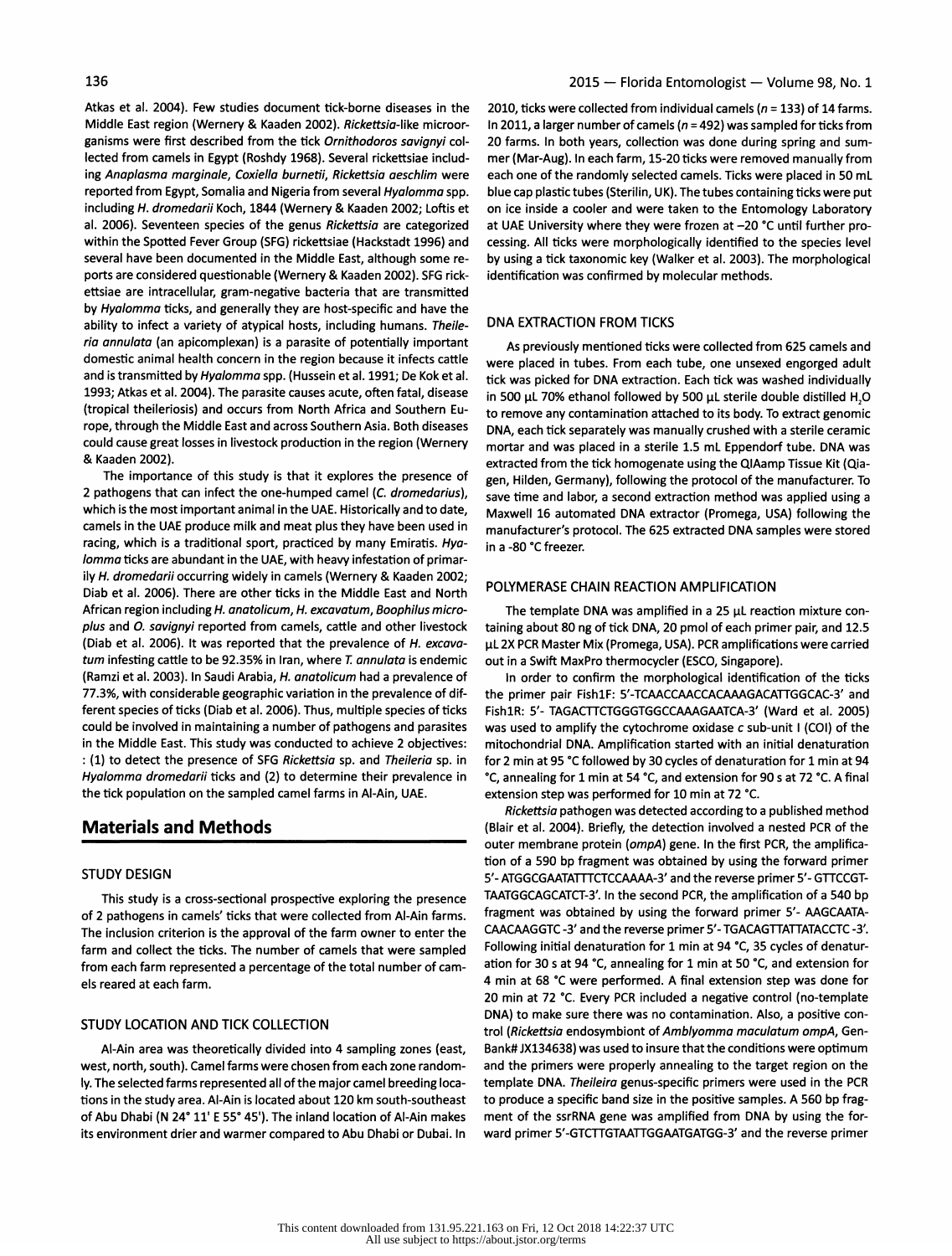### Al-Deeb et al.: Rickettsia and Theileria in camel ticks

5'-CCAAAGACTTTGATTTCTCTC-3'. An initial denaturation step at 94 °C for 2 min was followed by 35 cycles of denaturation at 94 °C for 30 s, annealing at 50 °C for 30 s and extension at 72 °C for 60 s. A final exten sion was done at 72 °C for 7 min, followed by a hold step at 4 °C. Every PCR included a negative control (no-template DNA). The PCR products were resolved by electrophoresis in a 1.5% agarose gel, stained with ethidium bromide, and photographed by UVDI gel documentation sys tem (Major Science, Taiwan). By the end of each PCR amplification pro-<br>cess the amplicons of the positive samples (i.e. producing the expect-<br>560 cess the amplicons of the positive samples (i.e. producing the expect ed band size on electrophoresis gel) were saved for DNA sequencing. The amplicons were purified by a Qiagen PCR purification kit (Qiagen, Hilden, Germany) following the manufacturer's protocol.

### DNA SEQUENCING AND SEQUENCE ANALYSIS

 The identification of the SFG Rickettsia (group level) and Theileira (species level) was done based on the similarity between the DNA se quences of the bands produced by the specific primers used in the pres ent study and GenBank sequences. The PCR purified amplicons were sequenced by Source Bioscience (Cambridge, UK) and Macrogen (Seoul, South Korea). Sequences were analyzed by BLAST (http://blast.ncbi.nlm. nih.gov/Blast.cgi) sequence analysis tool in the GenBank database. Se quences were submitted in the GenBank and received accession num bers. MEGA5 (Tamura et al. 2011) was used to draw a phylogenetic tree for the Theileira species by using the Neighbor-Joining method (Saitou & Nei 1987). The percentage of replicate trees in which the associated taxa clustered together in the bootstrap test (1000 replicates) was shown next to the branches (Felsenstein 1985). The tree was drawn to scale, with branch lengths in the same units as those of the evolutionary dis tances used to infer the phylogenetic tree. The evolutionary distances were computed using the Kimura 2-parameter method (Kimura 1980). A simple method for estimating evolutionary rate of base substitutions through comparative studies of nucleotide sequence and are in the units of the number of base substitutions per site. The analysis involved 12 nucleotide sequences (the Theileria DNA sequence reported in the pres ent study plus 11 sequences taken from its BLAST search results). All positions containing gaps and missing data were eliminated. There were a total of 510 positions in the final dataset.

### STATISTICAL ANALYSIS

Pearson's chi-squared test  $(x^2)$  was performed to test if there is any difference in the prevalence of SFG Rickettsia sp. and T. annulata in ticks using an interactive calculation tool [Computer software available from http://quantpsy.org.] (Preacher 2001).

### Results

The morphological identification of the ticks reported in this study as H. dromedarii was confirmed based on a DNA identification of the sequences of the cytochrome oxidase subunit I (COI). The sequence was submitted in the GenBank and received an accession number (KJ022631).

 The 540 bp DNA fragment specific for the SFG Rickettsia sp. (Fig. 1) was not detected in ticks in 2010. However, it was detected in 2011 in 7/492 (1.42%) of the sampled tick population (Table 1). This detection occurred in 3 sampling locations: Al-Arad, Malaket, and Al-Wagan. The sequence of the ompA gene of the SFG Rickettsia sp. reported in this study was submitted in the GenBank and has been assigned an ac cession number (KF156874). The molecular identification of SFG Rick ettsia sp. based on a BLAST analysis (Table 1) showed 99% sequence identity and 100% coverage with Candidatus 'Rickettsia andeanae' and



 Fig. 1. Gel electrophoresis stained with ethidium bromide showing 2 DNA posi tive samples of Theileria annulata and spotted fever group (SFG) Rickettsia sp. amplified by PCR. Lane M: represents 100-bp DNA ladder (Promega, USA).

 several Rickettsia endosymbionts, all of which belong to the spotted fever group.

The molecular identification of Theileria sp. based on a BLAST analysis revealed that it belonged to the species  $T$ . annulata. This

Table 1. Positive samples of SFG Rickettsia sp. and T. annulata in H. dromedarii ticks according to farm locations in Ai-Ain, UAE.

| Farm Location             | SFG Rickettsia sp. |         | T. annulata    |         |
|---------------------------|--------------------|---------|----------------|---------|
|                           | 2010               | 2011    | 2010           | 2011    |
| Al-Ajban                  |                    | 10      |                | 10      |
| Al-Arad                   | 7                  | 23(4)   | 7              | 23(1)   |
| <b>Bede'Bent Suod</b>     |                    | 17      |                | 17(1)   |
| <b>Bede' Fares</b>        |                    | 20      |                | 20(1)   |
| Dubai Road                |                    | 60      |                | 60      |
| Dwar Al-Shahenat          | $\overline{7}$     | 26      | $\overline{7}$ | 26(1)   |
| Al-Hama                   | 20                 | 10      | 20             | 10      |
| Malaket                   | 15                 | 24(1)   | 15             | 24      |
| Maragh                    | 20                 | 19      | 20(2)          | 19      |
| Mezyad                    | 10                 | 23      | 10             | 23(1)   |
| Al-Nesoreya               |                    | 4       |                | 4       |
| Remah                     |                    | 20      |                | 20      |
| Al-Sad                    | $\overline{7}$     | 15      | 7              | 15(1)   |
| She'ab Al-Ghaf            | 7                  | 28      | 7              | 28(1)   |
| Al-Selemat                |                    | 25      |                | 25      |
| Swehan                    | 9                  | 75      | 9(1)           | 75 (1)  |
| Al-Dhahera                | 7                  | 23      | 7              | 23      |
| Omghafa                   | 5                  | 23      | 5              | 23      |
| Al-Wagan                  |                    | 32(2)   |                | 32      |
| Al-Yahar                  | 6                  | 15      | 6              | 15      |
| Al-Eyada                  | 5                  |         | 5              |         |
| Al-Matla'                 | 8                  |         | 8              |         |
| Total                     | 133 (0)            | 492 (7) | 133(3)         | 492 (8) |
| <b>Percent Positive %</b> | 0                  | 1.42    | 2.25           | 1.62    |

 Values from locations represent the number of tested ticks followed by the number of positive samples in parenthesis. The number of tested ticks also represents the number of sampled camels because one unsexed tick was taken from every camel tick pool (15-20 ticks) for DNA extraction and pathogen detection.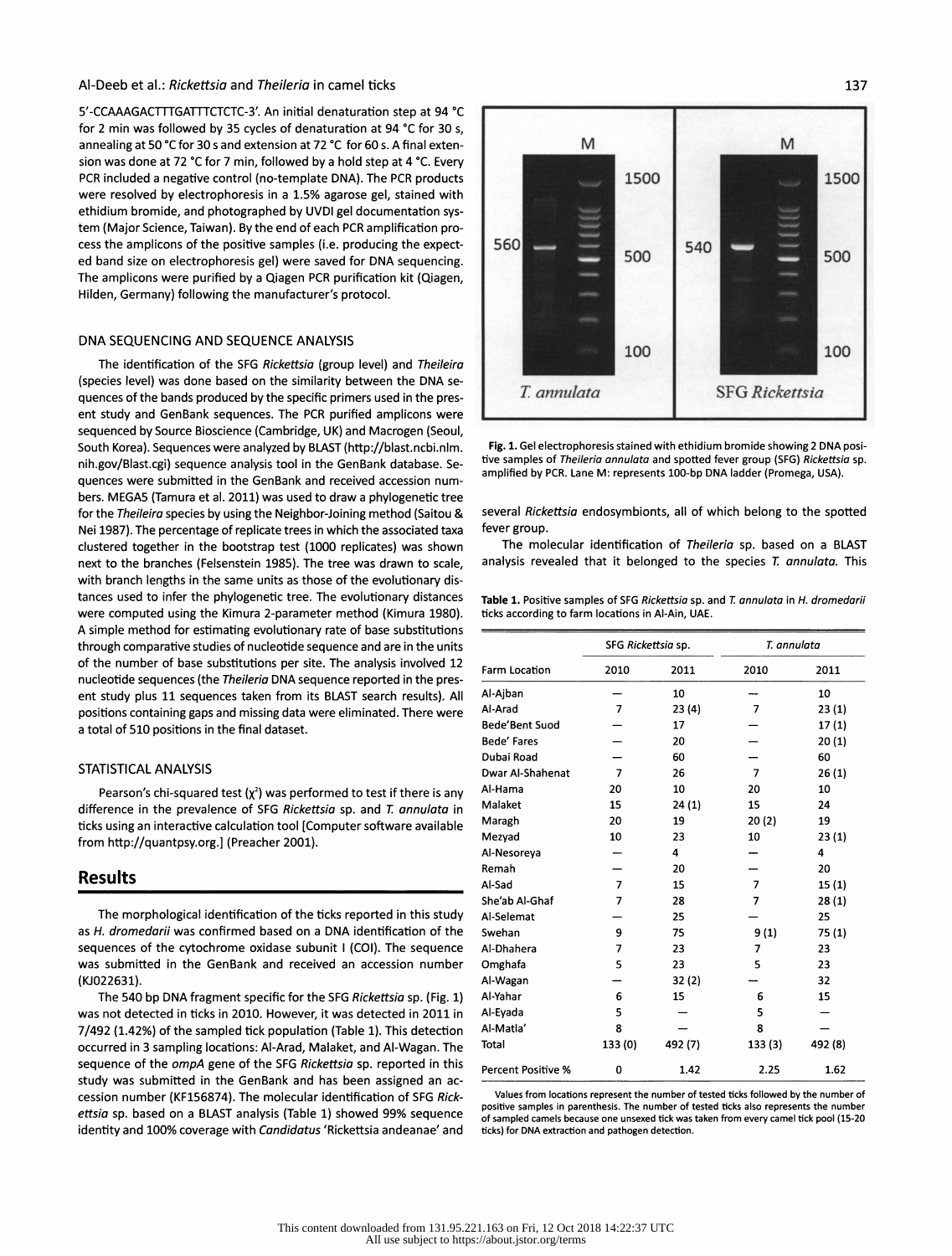identification was supported by 99% sequence identity with other T. study implies that there is a possibility for this pathogen to be present in<br> *annulata* GenBank sequences and an E-value = 0 (Table 2). Also, the domesti respectively (Table 1). In 2010, positive samples were discovered in Maragh and Swehan. which were located in the east and west of Alof SFG Rickettsia sp. and T. annulata in ticks ( $\chi^2$  = 0.068, df = 1, P = 0.794) at the significance level (P < 0.05).

a DNA-based detection technique was used to document the presence This aspect needs to be examined in future studies. Furthermore, in<br>of SFG Rickettsia sp. and T. annulata in camel ticks. The presence of the this study som of SFG Rickettsia sp. and T. annulata in camel ticks. The presence of the this study some of the camels' farms had sheep and goats enclosed in pathogen's DNA in a tick sample was considered as an evidence of the separate a pathogen's DNA in a tick sample was considered as an evidence of the separate areas, so it is possible that ticks were serving as mechanical or existence of the pathogen itself in the sample. The accuracy of the detec-<br>exi existence of the pathogen itself in the sample. The accuracy of the detec-<br>
tion process was confirmed when SFG Rickettsia-specific primers (Blair
reater risk to cattle: hence, a comprehensive study is warranted to extion process was confirmed when SFG Rickettsia-specific primers (Blair et al. 2004) produced the exact expected band size in the nested PCR and by the BLAST results of the DNA sequence of the amplicon. Because the SFG Rickettsia sp. reported in the current study had 99% sequence identity and 100% coverage with 2 organisms in the GenBank namely were not able to affirm or negate whether the sampled camels showed<br>Candidatus 'Rickettsia andeanae' and several Rickettsia endosymbionts signs of illness a Candidatus 'Rickettsia andeanae' and several Rickettsia endosymbionts as species name was not assigned to it. More primers need to be used with the *ompA* primers in future studies to provide an accurate identi- the camels included in this study exhibited major signenties in the samels on the farm.<br>fication at the species level, which was outside the scope of fication at the species level, which was outside the scope of the current ing isolation from the rest of the camels on the farm.<br>Study, According to the detection process, the SFG Rickettsia ompA gene The selection of farm study. According to the detection process, the SFG Rickettsia ompA gene<br>occurred in 3 locations: Al-Arad, Malaket, and Al-Wagan. Malaket is looccurred in 3 locations: Al-Arad, Malaket, and Al-Wagan. Malaket is lo- sampling, which was due mainly to logistic and financial limitations.<br>cated in the eastern part of Al-Ain while Al-Arad and Al-Wagan are in the Nevert cated in the eastern part of Al-Ain while Al-Arad and Al-Wagan are in the Nevertheless, the results of this study remain valid because increasing<br>south. This showed that the pathogen was not found in 2 of the sampling the south. This showed that the pathogen was not found in 2 of the sampling the number of samples will increase the power of detection. Conse-<br>zones (west and north). However, this situation may change in the fu- quently, more zones (west and north). However, this situation may change in the fu- quently, more accurate estimations of the prevalence will be made.<br>ture if infested camels or camel ticks reach these zones possibly through Systematic ture if infested camels or camel ticks reach these zones possibly through Systematic random design is likely to result in having greater chance<br>sales or exchange of camels. Wernery & Kaaden (2002) mentioned that to detect sales or exchange of camels. Wernery & Kaaden (2002) mentioned that to detect the pathogens in all sampling locations. On the other hand,<br>disease has not been reported in old world camels as a result of Rick-the above limi disease has not been reported in old world camels as a result of Rick-<br>ettsiae and they are not believed to be an important part in the cycle of identification of the pathogens nor on the identification of the col-Rickettsiae. However, the detection of SFG Rickettsia sp. in the present

annulata GenBank sequences and an E-value = 0 (Table 2). Also, the domestic camels because it was detected in ticks feeding on their blood.<br>
phylogenetic tree showed a high genetic relatedness with 7 GenBank Because SFG Ri phylogenetic tree showed a high genetic relatedness with 7 GenBank Because SFG Rickettsia is considered a threat to human as well as cattle <br>T. annulata DNA sequences and a 95% bootstrap value (Fig. 2). The T. health, repo T. annulata DNA sequences and a 95% bootstrap value (Fig. 2). The T. health, reporting its presence associated with camel ticks has a great annulata DNA sequence reported in this study was submitted in the significance to the health authorities in UAE and the neighboring region.<br>GenBank and has been assigned an accession number (KC902832.1). Furthermore, this GenBank and has been assigned an accession number (KC902832.1). Furthermore, this may indicate that the rural population of Al-Ain, UAE, The 560 bo DNA fragment specific for the *T. qnnulgta* (Fig. 1), was de-<br>The 560 bo D The 560 bp DNA fragment specific for the T. annulata (Fig. 1), was de- can be at risk for tick-borne rickettsioses if pathogenic species were to tected in 8/492 (1.62%) of the ticks (Table 1). The T. annulata pathogen be p tected in 8/492 (1.62%) of the ticks (Table 1). The T. annulata pathogen be present. Certainly, further studies are needed for better understand-<br>was detected in both vears in camel ticks (Fig. 1) and its prevalence in ing was detected in both years in camel ticks (Fig. 1) and its prevalence in ing of its epidemiological characteristics. T. annulata was found in camel<br>the sampled tick population was 2.3% and 1.60% in 2010 and 2011. ticks in ticks in all of the sampling zones whereas *SFG Rickettsia* sp. was limited to 2 zones only. The geographic distributions of SFG Rickettsia sp. and T. Maragh and Swehan, which were located in the east and west of AI- annulata did not overlap in the entire study area except in one location or extending the east of AI- annulata did not overlap in the entire study area exce Ain, respectively. In 2011, the detection occurred in the east (Mezyad (Al-Arad) in which both of the pathogens were present. Although Thei-<br>And Dwar Al-Shahenat), west (Swehan, Al-Sad and Bede' Fares), north lerig spp. ar and Dwar Al-Shahenat), west (Swehan, Al-Sad and Bede' Fares), north *leria* spp. are regarded as common in livestock (e.g. T. camelensis and T.<br>(Bede'Bent Suod), and south (Al-Arad and She'ab Al-Ghaf) of Al-Ain *dromedarii* (Bede'Bent Suod), and south (Al-Arad and She'ab Al-Ghaf) of Al-Ain dromedarii in camels, (Wernery & Kaaden 2002)), T. annulata is regarded<br>(Table 1). No significant difference was found between the prevalence as a parasite as a parasite of cattle (Beck et al. 2009; Wernery & Kaaden 2002; Atkas et al. 2004); The prevalence of T. annulata was 20.9% (Hussein et al. 1991). In an experiment 5 healthy camels were injected with T. annulata but the pathogen could not be detected during the course of the experiment (one month) (Wernery &. Kaaden 2002). Discussion Discussion Thus it was concluded that camels did not play a role in the epidemiology of T. annulata. On the contrary, the present study found T. annulata<br>Constant surveillance is imperative to maintain good camel health in ticks feeding on camels' blood. suggesting that the parasite circulates Constant surveillance is imperative to maintain good camel health in ticks feeding on camels' blood, suggesting that the parasite circulates status and for the early detection of disease emergencies. In this study. between between camels and ticks albeit in low prevalence in Al-Ain region, UAE.<br>This aspect needs to be examined in future studies. Furthermore, in plore the possible role of camels' ticks as a vector of T. annulata to cattle when the 2 animal species are reared on the same farm. For both of the SFG Rickettsia sp. and T. annulata, it needs to be mentioned that we were not able to affirm or negate whether the sampled camels showed by veterinarians. Still, we can confirm that at the sampling time none of the camels included in this study exhibited major signs of illness warrant-

identification of the pathogens nor on the identification of the collected ticks.

Table 2. Molecular identification of SFG Rickettsia sp. and T. annulata based on DNA similarity according to BLAST.

| UAE sample accession number | Best match specie       | <b>Accession</b><br>number | Sequence<br>identity, % | Sequence<br>coverage, % | E-Value* |
|-----------------------------|-------------------------|----------------------------|-------------------------|-------------------------|----------|
| KC902832.1                  | Theileria annulata      | KF559356.1                 | 99                      | 99                      | 0        |
|                             | Theileria annulata      | KF429800.1                 | 99                      | 99                      | 0        |
|                             | Theileria annulata      | KF429799.1                 | 99                      | 99                      | 0        |
|                             | Theileria annulata      | KF429795.1                 | 99                      | 99                      | 0        |
|                             | Theileria annulata      | KF429794.1                 | 99                      | 99                      | 0        |
|                             | Ca. Rickettsia andeanae | KF179352.1                 | 99                      | 100                     | 0        |
| KF156874.1                  | Ca. Rickettsia andeanae | KF030932.1                 | 99                      | 100                     | 0        |
|                             | Rickettsia endosymbiont | EF524203.1                 | 99                      | 100                     | 0        |
|                             | Rickettsia endosymbiont | EF372578.1                 | 99                      | 100                     | 0        |

The typical threshold for a good £-value from a BLAST search is 105 or